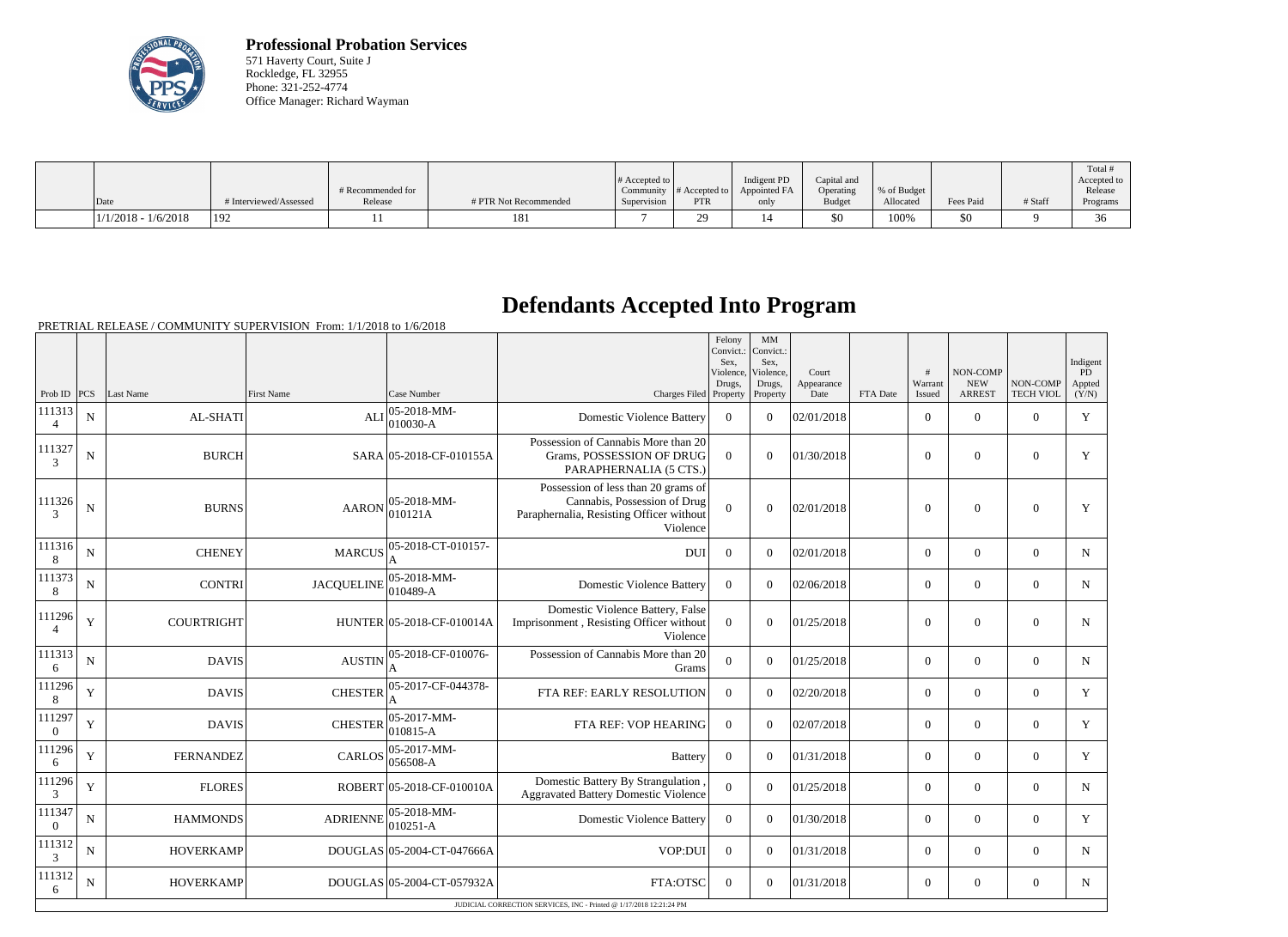## **Defendants Accepted Into Program**

PRETRIAL RELEASE / COMMUNITY SUPERVISION From: 1/1/2018 to 1/6/2018

|                          |             |                        |                   |                                                                                    |                                                                                                                                       | Felony<br>Convict.:<br>Sex. | MM<br>Convict.:<br>Sex,         |                             |          |                        |                                         |                              | Indigent              |
|--------------------------|-------------|------------------------|-------------------|------------------------------------------------------------------------------------|---------------------------------------------------------------------------------------------------------------------------------------|-----------------------------|---------------------------------|-----------------------------|----------|------------------------|-----------------------------------------|------------------------------|-----------------------|
| Prob ID                  | PCS         | Last Name              | <b>First Name</b> | Case Number                                                                        | Charges Filed Property                                                                                                                | Violence,<br>Drugs,         | Violence,<br>Drugs,<br>Property | Court<br>Appearance<br>Date | FTA Date | #<br>Warrant<br>Issued | NON-COMP<br><b>NEW</b><br><b>ARREST</b> | NON-COMP<br><b>TECH VIOL</b> | PD<br>Appted<br>(Y/N) |
| 111367<br>$\overline{4}$ | ${\bf N}$   | <b>HUGHES</b>          |                   | CODY 05-2018-CT-010371A                                                            | DUI, DUI with Property Damage                                                                                                         | $\overline{0}$              | $\theta$                        | 01/26/2018                  |          | $\boldsymbol{0}$       | $\overline{0}$                          | $\Omega$                     | $\mathbf Y$           |
| 111366<br>5              | $\mathbf N$ | <b>HUMAN</b>           | <b>YANNI</b>      | 05-2017-CF-047259-                                                                 | POSSESSION OF A FIREARM BY A<br><b>DELINQUENT</b>                                                                                     | $\Omega$                    | $\theta$                        | 02/20/2018                  |          | $\boldsymbol{0}$       | $\overline{0}$                          | $\overline{0}$               | N                     |
| 111366<br>9              | ${\bf N}$   | <b>HUMAN</b>           | <b>YANNI</b>      | 05-2018-MM-<br>010355-A                                                            | Possession of less than 20 grams of<br>Cannabis                                                                                       | $\theta$                    | $\theta$                        | 01/30/2018                  |          | $\overline{0}$         | $\Omega$                                | $\Omega$                     | N                     |
| 111314<br>2              | $\mathbf N$ | <b>JIMENEZ</b>         | <b>CHRISTIAN</b>  | 05-2018-CT-010048-                                                                 | <b>DUI</b>                                                                                                                            | $\overline{0}$              | $\theta$                        | 01/30/2018                  |          | $\overline{0}$         | $\overline{0}$                          | $\overline{0}$               | Y                     |
| 111314<br>9              | ${\bf N}$   | <b>JOHNSON</b>         | <b>JERRY</b>      | 05-2018-MM-<br>010056-A                                                            | <b>Domestic Violence Battery</b>                                                                                                      | $\Omega$                    | $\theta$                        | 01/23/2018                  |          | $\boldsymbol{0}$       | $\overline{0}$                          | $\Omega$                     | $\mathbf N$           |
| 111296<br>5              | Y           | <b>KNIGHT</b>          |                   | YANTE 05-2018-CF-010006A                                                           | Aggravated Assault With Deadly Weapon<br><b>Battery Dating Violence</b>                                                               | $\Omega$                    | $\theta$                        | 02/20/2018                  |          | $\boldsymbol{0}$       | $\overline{0}$                          | $\Omega$                     | Y                     |
| 111314<br>$\overline{4}$ | ${\bf N}$   | <b>LACY</b>            | <b>HAYLEE</b>     | 05-2018-MM-<br>010064-A                                                            | <b>Domestic Violence Battery</b>                                                                                                      | $\overline{0}$              | $\theta$                        | 01/30/2018                  |          | $\overline{0}$         | $\overline{0}$                          | $\Omega$                     | Y                     |
| 111314<br>6              | $\mathbf N$ | <b>LASSITER</b>        | <b>TROY</b>       | 05-2018-MM-<br>010057-A                                                            | <b>Domestic Violence Battery</b>                                                                                                      | $\Omega$                    | $\theta$                        | 02/01/2018                  |          | $\overline{0}$         | $\overline{0}$                          | $\overline{0}$               | Y                     |
| 111326<br>7              | ${\bf N}$   | <b>LAW</b>             | <b>DEANDRE</b>    | 05-2018-MM-<br>010137-A                                                            | <b>Domestic Violence Battery</b>                                                                                                      | $\overline{0}$              | $\theta$                        | 01/29/2018                  |          | $\boldsymbol{0}$       | $\Omega$                                | $\Omega$                     | $\mathbf Y$           |
| 111300<br>6              | $\mathbf N$ | <b>LOWE</b>            | <b>DEBORAH</b>    | 05-2018-MM-<br>010049-A                                                            | Retail Theft                                                                                                                          | $\overline{0}$              | $\theta$                        | 02/01/2018                  |          | $\boldsymbol{0}$       | $\overline{0}$                          | $\Omega$                     | $\mathbf N$           |
| 111313<br>3              | ${\bf N}$   | <b>MARTIN</b>          | <b>DAVID</b>      | 05-2018-MM-<br>010035-A                                                            | <b>Domestic Violence Battery</b>                                                                                                      | $\overline{0}$              | $\theta$                        | 01/23/2018                  |          | $\overline{0}$         | $\Omega$                                | $\Omega$                     | N                     |
| 111348                   | $\mathbf N$ | <b>NOBILI</b>          | <b>CYNTHIA</b>    | 05-2018-MM-<br>010252-A                                                            | <b>Battery</b>                                                                                                                        | $\overline{0}$              | $\overline{0}$                  | 01/30/2018                  |          | $\overline{0}$         | $\overline{0}$                          | $\overline{0}$               | Y                     |
| 111312<br>9              | ${\bf N}$   | <b>RAMEY</b>           | <b>CASEY</b>      | 05-2018-MM-<br>010059-A                                                            | <b>Domestic Violence Battery</b>                                                                                                      | $\overline{0}$              | $\theta$                        | 01/23/2018                  |          | $\boldsymbol{0}$       | $\overline{0}$                          | $\Omega$                     | N                     |
| 111355<br>6              | ${\bf N}$   | <b>RIVERA-OLIVERAS</b> | LUIS              | 05-2018-CT-010357-                                                                 | DUI                                                                                                                                   | $\overline{0}$              | $\theta$                        | 02/05/2018                  |          | $\overline{0}$         | $\overline{0}$                          | $\overline{0}$               | N                     |
| 111314<br>$\overline{0}$ | ${\bf N}$   | RODRIGUEZ              |                   | APRIL $\begin{bmatrix} 05{\text -}2018{\text -}M\\ 010036{\text -}A \end{bmatrix}$ | Domestic Violence Battery                                                                                                             | $\overline{0}$              | $\overline{0}$                  | 01/23/2018                  |          | $\mathbf{0}$           | $\overline{0}$                          | $\overline{0}$               | N                     |
| 111374                   | $\mathbf N$ | <b>THOMPSON</b>        |                   | SHELBY 05-2018-CF-010490A                                                          | DUI with BAL .15 or above (1st<br>Conviction), Possession of Controlled<br>Substance                                                  | $\overline{0}$              | $\overline{0}$                  | 01/30/2018                  |          | $\boldsymbol{0}$       | $\boldsymbol{0}$                        | $\overline{0}$               | N                     |
| 111327<br>8              | $\mathbf Y$ | <b>WALKER</b>          | <b>ALYSSA</b>     | 05-2017-CF-053421-                                                                 | Possession of less than 20 grams of<br>Cannabis                                                                                       | $\mathbf{0}$                | $\mathbf{0}$                    | 01/11/2018                  |          | $\mathbf{0}$           | $\overline{0}$                          |                              | N                     |
| 111296<br>2              | $\mathbf N$ | <b>WATCHEL</b>         |                   | $DAVID$ $\Big _{\Lambda}^{05-2018-CT-010070-}$                                     | DUI                                                                                                                                   | $\overline{0}$              | $\overline{0}$                  | 02/07/2018                  |          | $\overline{0}$         | $\overline{0}$                          | $\overline{0}$               | $\mathbf N$           |
| 111355<br>3              | ${\bf N}$   | <b>WAYTAS</b>          | <b>BRIAN</b>      | 05-2018-CT-010377-                                                                 | DUI                                                                                                                                   | $\overline{0}$              | $\overline{0}$                  | 02/05/2018                  |          | $\mathbf{0}$           | $\overline{0}$                          | $\overline{0}$               | N                     |
| 111315<br>2              | $\mathbf N$ | WHITMAN                | <b>CHRISTINE</b>  | 05-2018-CF-010078-                                                                 | POSSESS OF CONTROLLED<br><b>SUBSTANCE W/O RX</b>                                                                                      | $\theta$                    | $\overline{0}$                  | 01/25/2018                  |          | $\mathbf{0}$           | $\overline{0}$                          | $\overline{0}$               | N                     |
| 111315                   | $\mathbf N$ | WHITMAN                |                   | JOSHUA 05-2018-CF-010077A                                                          | Possession of Cannabis More than 20<br>Grams, POSSESS OF CONTROLLED<br>SUBSTANCE W/O RX (2 CTS.),<br>Possession of Drug Paraphernalia | $\overline{0}$              | $\boldsymbol{0}$                | 01/25/2018                  |          | $\boldsymbol{0}$       | $\boldsymbol{0}$                        | $\mathbf{0}$                 | N                     |
|                          |             |                        |                   |                                                                                    | JUDICIAL CORRECTION SERVICES, INC - Printed @ 1/17/2018 12:21:24 PM                                                                   |                             |                                 |                             |          |                        |                                         |                              |                       |